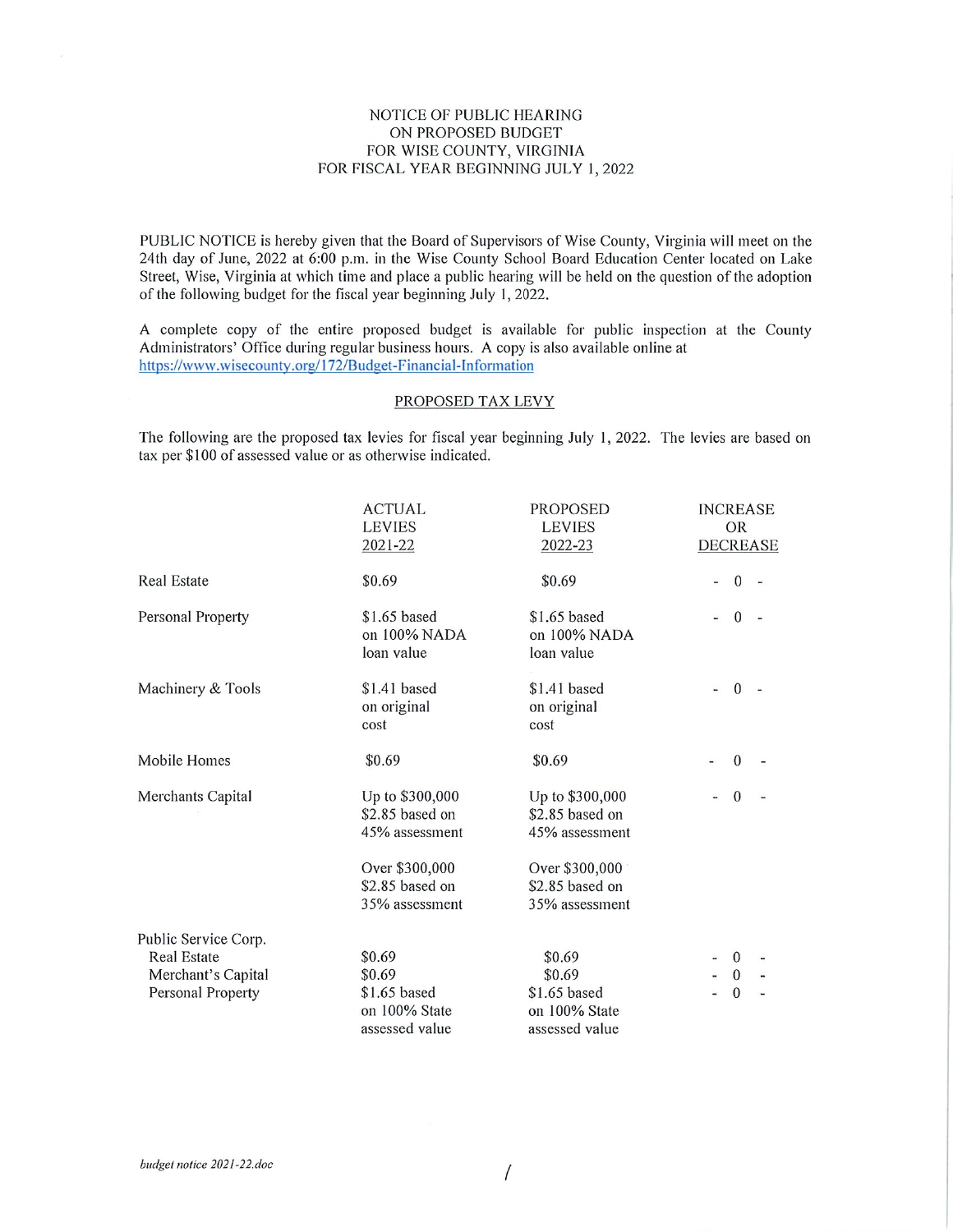|                                                         | <b>ACTUAL</b>                  | <b>PROPOSED</b>                | <b>INCREASE</b>      |
|---------------------------------------------------------|--------------------------------|--------------------------------|----------------------|
|                                                         | <b>LEVIES</b>                  | <b>LEVIES</b>                  | <b>OR</b>            |
|                                                         | 2021-22                        | 2022-23                        | <b>DECREASE</b>      |
| Data Centers<br><b>Real Estate</b><br>Personal Property | \$0.69<br>\$0.24               | \$0.69<br>\$0.24               | $\bf{0}$<br>$\Omega$ |
| <b>Utility Tax</b>                                      | 20% of First                   | 20% of First                   | $\theta$             |
| Electricity                                             | \$15 to \$3,00                 | \$15 to \$3.00                 |                      |
| Telephone                                               | 20% of First<br>\$15 to \$3.00 | 20% of First<br>\$15 to \$3.00 | $\Omega$             |
| Mobile Local                                            | 10% of First                   | 10% of First                   | $\Omega$             |
| Telecommunications Tax                                  | \$30 to \$3.00                 | \$30 to \$3.00                 |                      |
| Coal Severance                                          | 2% Coal                        | 2% Coal                        | $\theta$             |
| License                                                 | 3% Gas                         | $3%$ Gas                       | $\Omega$             |
| <b>Transient Occupancy Tax</b>                          | 5% of Gross<br>Receipts        | 5% of Gross<br>Receipts        | $\Omega$             |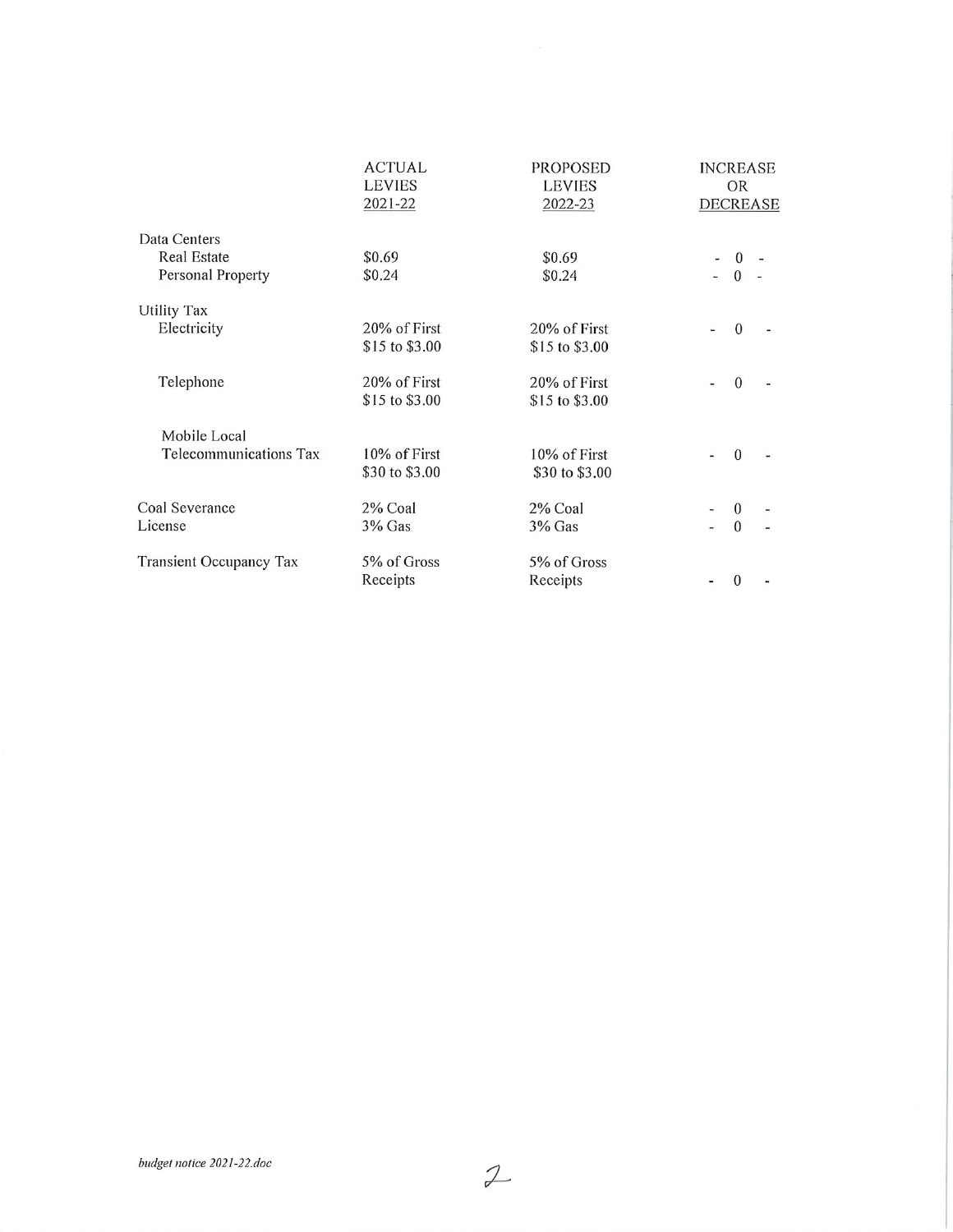## SUMMARY OF THE BUDGET

# GENERAL FUND

| 2022-2023        |
|------------------|
| <b>REVENUE</b>   |
| \$<br>60,987,237 |

2022-2023 **EXPENDITURES**  $\sqrt{60,987,237}$ 

## 2021-2022 **REVENUE**

 $\boldsymbol{\mathsf{\$}}$ 

\$

 $\sim$ 

57,174,109

# 2021-2022 **EXPENDITURES**

 $\bar{z}$ 

 $$57,174,109$ 

# WISE COUNTY SCHOOLS

|                             | OPERATING FUND        |                                  |
|-----------------------------|-----------------------|----------------------------------|
| 2022-2023<br><b>REVENUE</b> |                       | 2022-2023<br><b>EXPENDITURES</b> |
| \$<br>77,001,785            |                       | \$<br>77,001,785                 |
| 2021-2022<br><b>REVENUE</b> |                       | 2021-2022<br><b>EXPENDITURES</b> |
| \$<br>68,180,900            |                       | \$<br>68,180,900                 |
| 2022-2023<br><b>REVENUE</b> | <b>DEBT SERVICE</b>   | 2022-2023<br><b>EXPENDITURES</b> |
| \$<br>4,587,129             |                       | \$<br>4,587,129                  |
| 2022-2023<br>REVENUE        | <b>CAPITAL OUTLAY</b> | 2022-2023<br><b>EXPENDITURES</b> |

## OTHER FUNDS

 $\boldsymbol{\mathsf{\$}}$ 

 $\overline{\phantom{a}}$ 

|                 | LANDFILL ENTERPRISE FUND |                     |
|-----------------|--------------------------|---------------------|
| 2022-2023       |                          | 2022-2023           |
| <b>REVENUE</b>  |                          | <b>EXPENDITURES</b> |
| \$<br>3,759,446 |                          | \$<br>3,759,446     |
|                 | E-911 FUND               |                     |
| 2022-2023       |                          | 2022-2023           |
| <b>REVENUE</b>  |                          | <b>EXPENDITURES</b> |
| \$<br>920,767   |                          | \$<br>920,767       |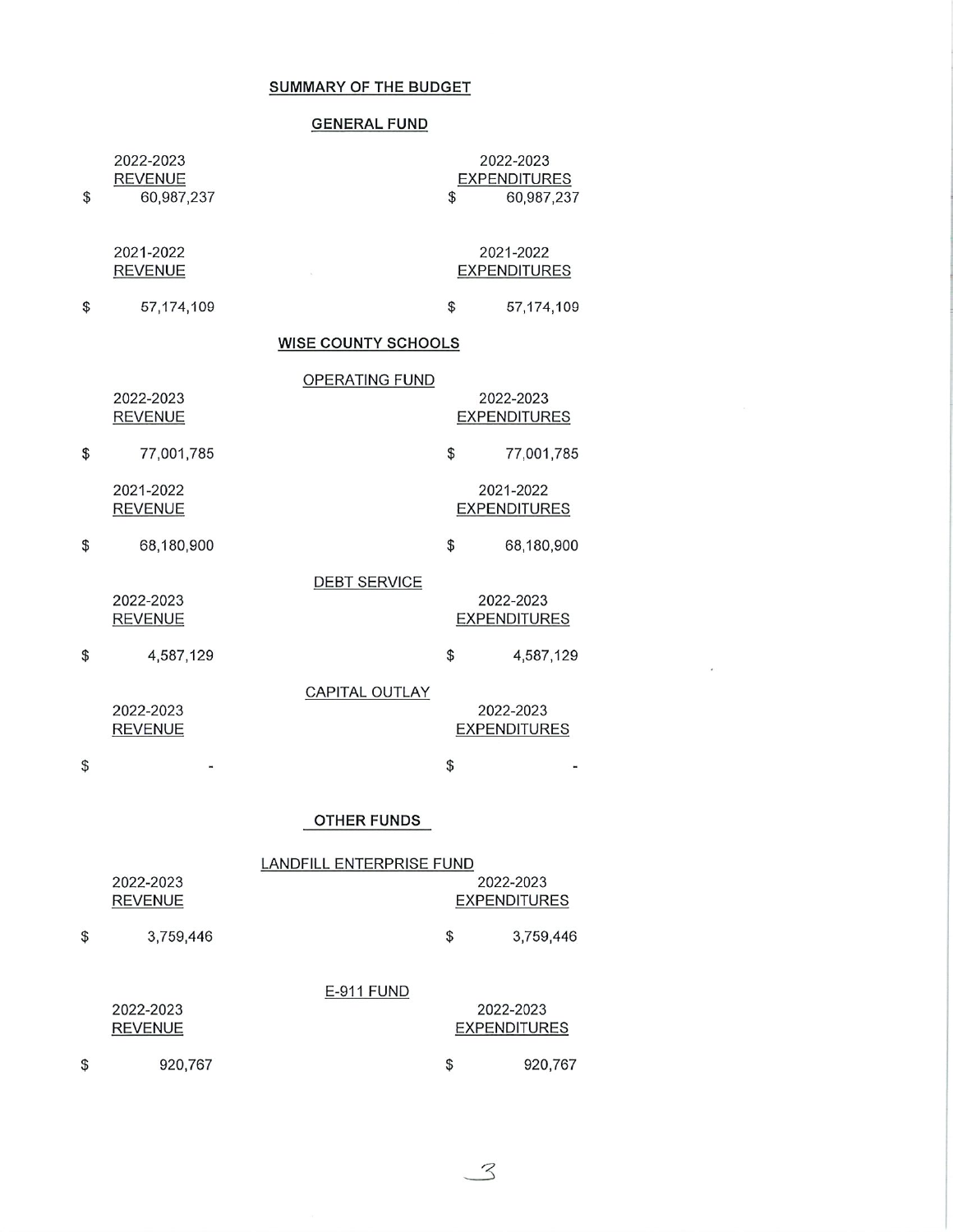|                             | <b>SEWER ENTERPRISE FUND</b> |                                  |                                  |
|-----------------------------|------------------------------|----------------------------------|----------------------------------|
| 2022-2023<br><b>REVENUE</b> |                              |                                  | 2022-2023<br><b>EXPENDITURES</b> |
| \$<br>566,160               |                              | \$                               | 566,160                          |
| 2022-2023                   | <b>COAL ROAD</b>             |                                  | 2022-2023                        |
| <b>REVENUE</b>              |                              |                                  | <b>EXPENDITURES</b>              |
| \$<br>1,088,750             |                              | \$                               | 1,088,750                        |
| 2022-2023<br><b>REVENUE</b> | <b>LAW LIBRARY</b>           |                                  | 2022-2023<br><b>EXPENDITURES</b> |
| \$<br>10,000                |                              | \$                               | 10,000                           |
| 2022-2023<br><b>REVENUE</b> | <b>DRUG COURT</b>            |                                  | 2022-2023<br><b>EXPENDITURES</b> |
| \$<br>15,000                |                              | \$                               | 15,000                           |
|                             | <b>TRANSIENT OCCUPANCY</b>   |                                  |                                  |
| 2022-2023<br><b>REVENUE</b> |                              |                                  | 2022-2023<br><b>EXPENDITURES</b> |
| \$<br>47,500                |                              | \$                               | 47,500                           |
|                             | <b>SHERIFF FUNDS</b>         |                                  |                                  |
| 2022-2023<br><b>REVENUE</b> |                              | 2022-2023<br><b>EXPENDITURES</b> |                                  |
| \$<br>128,968               |                              | \$                               | 128,968                          |
|                             | DOG & CAT FUND               |                                  |                                  |
| 2022-2023<br><b>REVENUE</b> |                              | 2022-2023<br><b>EXPENDITURES</b> |                                  |
| \$<br>2,500                 |                              | \$                               | 2,500                            |
|                             | INFORMATION TECHNOLOGY FUND  |                                  |                                  |
| 2022-2023<br><b>REVENUE</b> |                              | 2022-2023<br><b>EXPENDITURES</b> |                                  |
| 15,000<br>\$                |                              | \$                               | 15,000                           |

 $4/$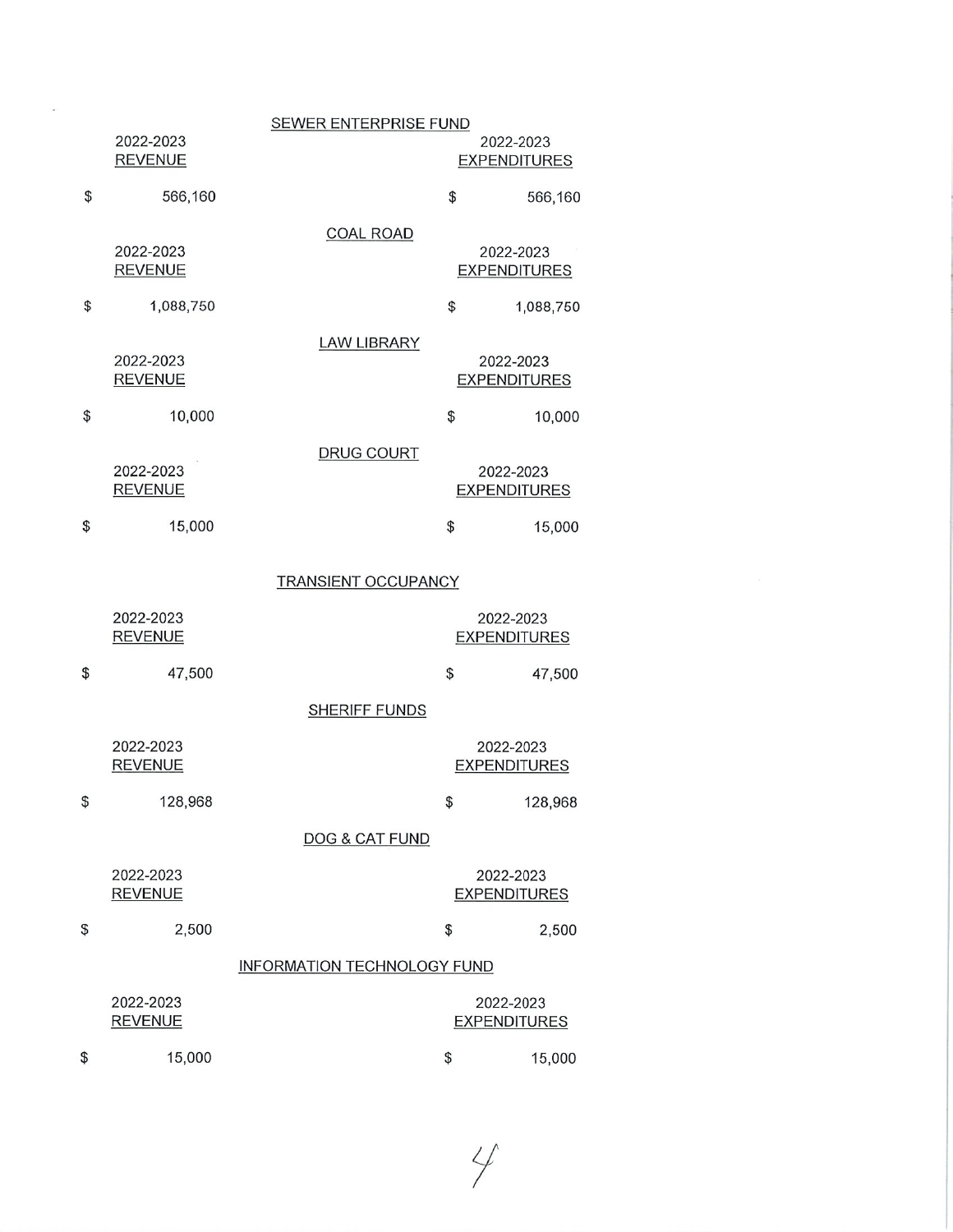# SOFTWARE ENGINEERING EDUCATION INITIATIVE FUND

| 2022-2023<br><b>REVENUE</b> |                        | 2022-2023<br><b>EXPENDITURES</b> |
|-----------------------------|------------------------|----------------------------------|
| \$<br>13,000                | \$                     | 13,000                           |
|                             | SWVCC SUPERVISORY FUND |                                  |
| 2022-2023<br><b>REVENUE</b> |                        | 2022-2023<br><b>EXPENDITURES</b> |
| \$<br>35,000                | \$                     | 35,000                           |

# CAPITAL PROJECTS FUNDS

 $\iota$ 

 $\mathcal{O}(\mathcal{A})$ 

| 2022-2023      | 2022-2023           |
|----------------|---------------------|
| <b>REVENUE</b> | <b>EXPENDITURES</b> |

\$ 2,043,165  $$2,043,165$ 

AUTHORIZED BY: MICHAEL W. HATFIELD, COUNTY ADMINISTRATOR